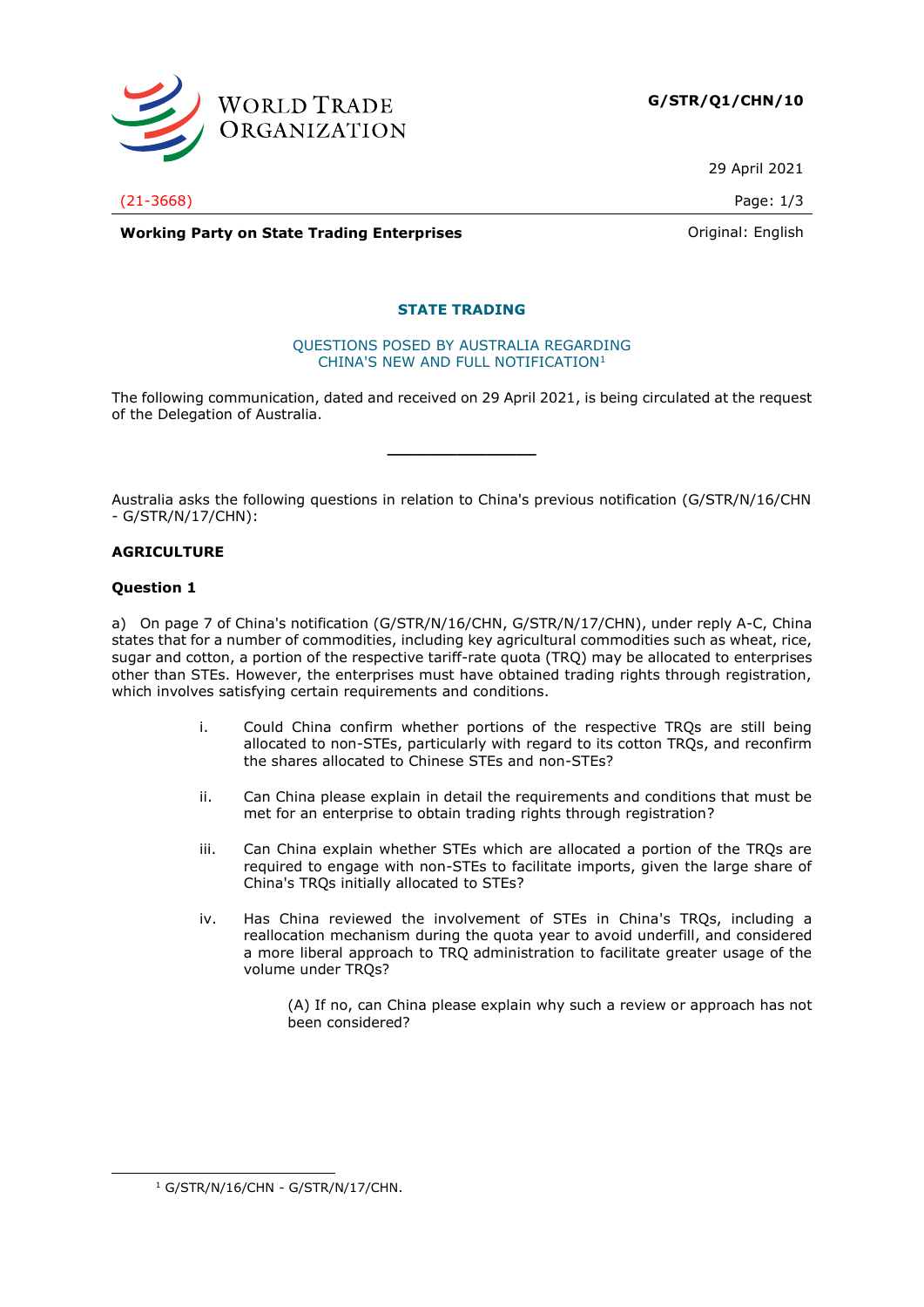## **Question 2**

b) On page 7, under Reply D, China states that "*State trading enterprises are operated following market mechanism. State trading enterprises determine by themselves the import level of wheat, maize, rice, sugar, cotton and chemical fertilizer according to the quantity of TRQ that they have obtained, and taking into account the domestic supply and the prices of both domestic and international markets among other factors.*" In China's response to the same question (on Page 9 under Reply D) in its prior notifications (G/STR/N/10/CHN, G/STR/N/11/CHN, G/STR/N/12/CHN, G/STR/N/13/CHN, G/STR/N/14/CHN, G/STR/N/15/CHN), China stated that *"State trading enterprises are operated following market mechanism, with no government interference"*.

- i. Could China please explain what changed that resulted in the language '*with no government interference*' being removed? How should this be interpreted by WTO Members?
- ii. Could China please explain whether it provides instructions to its STEs on the importation of the notified products, in particular cotton, or any other agricultural products?
- iii. Has any Chinese authority, directly or indirectly, officially or unofficially, instructed any Chinese STEs, millers or other businesses, to stop or limit purchases of Australian cotton, or cotton from any other WTO Member?

(A) If yes, has China published a notice of these measures domestically, and notified them to the WTO? If so, please provide copies of the relevant documentation.

iv. Has any Chinese authority, directly or indirectly, officially or unofficially, advised any Chinese STEs, millers or other businesses that their existing or future allocation of China's tariff-rate quota for cotton will depend on whether or not they import cotton from Australia?

> (B) If yes, has China published a notice of these measures domestically, and notified them to the WTO? If so, please provide copies of the relevant documentation.

#### **Question 3**

c) Regarding *Table I: Statistical Information, Imports*, can China please clarify why the data relating to "Import Quantity of State Trading Enterprises", "Average representative domestic sales price", "Average representative domestic sales price" and "Mark-up" is not available?

> i. Will China be in a position to provide this data in its notification for the 2018 and 2019 notification periods, and subsequent future notifications?

### **INDUSTRIAL PRODUCTS**

## **Question 4**

a) Regarding Table: *State Trading Products and Enterprises (Export)*, on page 4, China lists five STEs involved in the exportation of coal, including *China National Coal Industry Import and Export Corporation (renamed China National Coal Group Corporation in April 2009), China National Metals and Minerals Import and Export Co. (renamed China Minmetals Corporation in January 2004), Shanxi Coal Import and Export Group Co. Limited, Shenhua Group Corporation Ltd., and Aluminum Corporation of China Limited*.

- i. Could China confirm whether these, or other STEs, are also involved in the importation of coal into China?
- ii. Could China please explain why these STEs have not been notified with respect to imports, and whether they will be notified in China's future notifications?